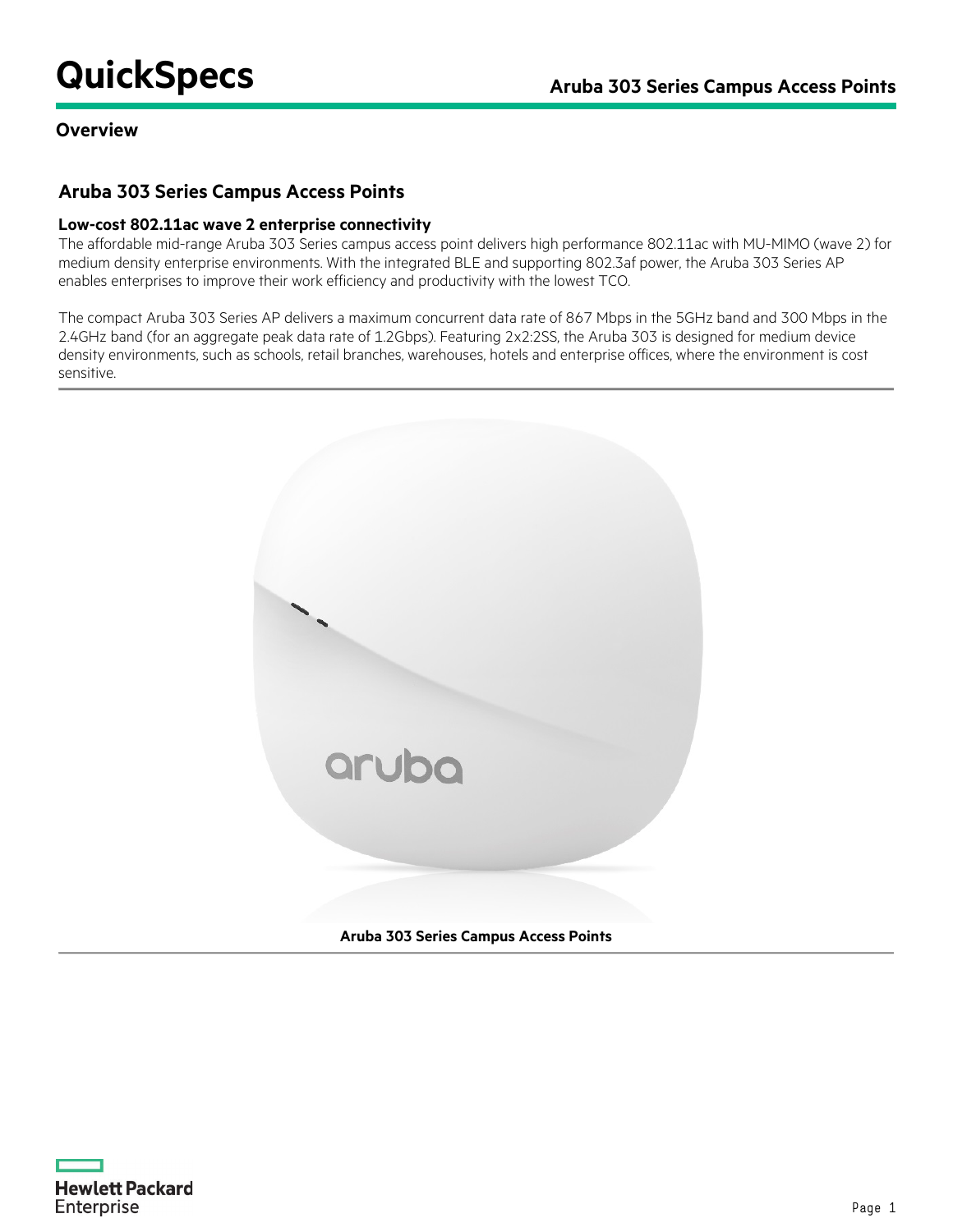# **IoT platform capabilities**

Like all Aruba Wi-Fi 6 APs, the 303 Series includes an integrated Bluetooth 5 and 802.15.4 radio (for Zigbee support) to simplify deploying and managing Meridian and IoT-based location services, asset tracking services, security solutions and IoT sensors. This allows organizations to leverage the AP as an IoT platform, which eliminates the need for an overlay infrastructure and additional IT resources.

## **Unique Benefits**

- Unified AP deploy with or without controller
	- The 303 Series access points can be deployed in either controller-based (ArubaOS) or controller-less (InstantOS) deployment mode
- Dual Radio 2x2 802.11ac access point with Multi-User MIMO (wave 2)
	- Supports up to 867Mbps in the 5GHz band (with 2SS/VHT80 client devices) and up to 300Mbps in the 2.4GHz band (with 2SS/HT40 clients)
- Built-in Bluetooth Low-Energy (BLE) radio
	- Enables location based services with BLE-enabled mobile devices receiving signals from multiple Aruba Beacons at the same time
	- Enables asset tracking when used with Aruba Asset Tags
- Advanced Cellular Coexistence (ACC)
	- Minimizes interference from 3G/4G cellular networks, distributed antenna systems and commercial small cell/femtocell equipment
- Quality of service for unified communications applications
	- Supports priority handling and policy enforcement for unified communication apps, including Skype for Business with encrypted videoconferencing, voice, chat and desktop sharing
- Aruba AppRF technology leverages deep packet inspection to classify and block, prioritize or limit bandwidth for over 2,500 enterprise apps or groups of apps
- RF Management
	- Adaptive Radio Management (ARM) technology with AirMatch automatically assigns channel, width and power settings based on environment and client density. It also provides airtime fairness and ensures that APs stay clear of all sources of RF interference to deliver reliable, high-performance WLANs
	- The Aruba 303 Series Access Points can be configured to provide part-time or dedicated air monitoring for spectrum analysis and wireless intrusion protection, VPN tunnels to extend remote locations to corporate resources, and wireless mesh connections where Ethernet drops are not available
- Spectrum analysis
	- Capable of part-time or dedicated air monitoring, the spectrum analyzer remotely scans the 2.4GHz and 5GHz radio bands to identify sources of RF interference from HT20 through VHT80 operation
- Aruba Secure Infrastructure
	- Device assurance: Use of Trusted Platform Module (TPM) for secure storage of credentials and keys as well as secure boot
	- Integrated wireless intrusion protection offers threat protection and mitigation, and eliminates the need for separate RF sensors and security appliances
	- IP reputation and security services identify, classify, and block malicious les, URLs and IPs, providing comprehensive protection against advanced online threats
- Daisy-chain your wired network
	- Connect and power any network device (IP camera, IOT gateway, or even a second access point) to the E1 Ethernet port of the AP-303P. Simplify and cost-reduce the installation of multiple devices by sharing switch ports and cabling.

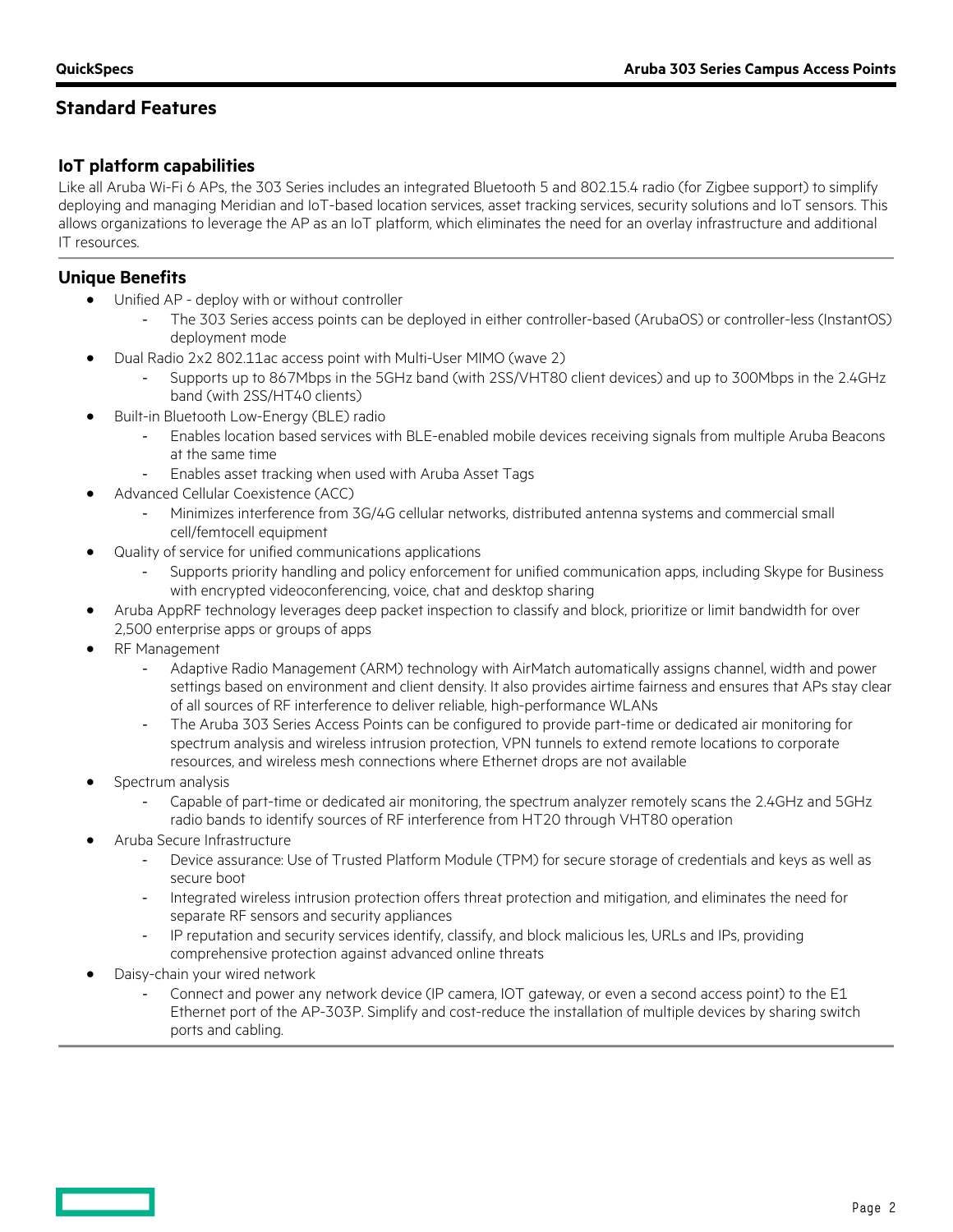## **WI-FI Antennas**

- AP-303: Internal antenna models.
	- Two vertically polarized dual-band downtilt omni-directional antennas for 2x2 MIMO with peak antenna gain of 3.3dBi (2.4GHz) and 5.9dBi (5GHz) per antenna.
	- The antennas are optimized for horizontal ceiling mounted orientation of the AP. The downtilt angle for maximum gain is roughly 30 degrees.
	- Combining the patterns of both antennas per radio, the peak gain of the average (effective) pattern is 2.1dBi in 2.4GHz and 4.6dBi in 5GHz.

## **Choose your Operating Mode**

The Aruba 303 Series Access Points offer a choice of deployment and operating modes to meet your unique management and deployment requirements:

- The 303 Series AP is a unified AP that supports both controller-based and controller-less deployment modes, providing maximum flexibility.
- Controller-based mode When deployed in conjunction with an Aruba Mobility Controller, Aruba 303 Series Access Points offer centralized configuration, data encryption, policy enforcement and network services, as well as distributed and centralized traffic forwarding.
- Controller-less (Instant) mode The controller function is virtualized in a cluster of APs in Instant mode. As the network grows and/or requirements change, Instant deployments can easily migrate to controller-based mode.
- Remote AP (RAP) mode for branch deployments
- Air monitor (AM) for wireless IDS, rogue detection and containment
- Spectrum analyzer (SA), dedicated or hybrid, for identifying sources of RF interference
- Secure enterprise mesh portal or point

For large installations across multiple sites, the Aruba Activate service significantly reduces deployment time by automating device provisioning, firmware upgrades, and inventory management. With Aruba Activate, the APs can be factory-shipped to any site and configure themselves when powered up.

## **Specifications**

#### **Hardware Variants**

- AP-303 models: single Ethernet port
	- AP-303P models: second Ethernet port with POE out.

#### **Other interfaces**

- E0: One 10/100/1000BASE-T Ethernet network interface (RJ-45)
	- Auto-sensing link speed and MDI/MDX
	- POE-PD: 48Vdc (nominal) 802.3af POE
- E1 (AP-303P models only): One 10/100/1000BASE-T Ethernet network interface (RJ-45)
	- Auto-sensing link speed and MDI/MDX
	- 802.3az Energy Efficient Ethernet (EEE)
	- PoE-PSE (output): 48Vdc (nominal) 802.3af/at PoE
- DC power interface
- Bluetooth Low Energy (BLE) radio
- Visual indicators (tri-color LEDs): for system and radio status
	- Zigbee 802.15.4 radio (AP-303P models only)
- Reset button: factory reset (during device power-up), LED mode control (normal/off)
- Serial console interface (proprietary, USB physical jack)
- Kensington security slot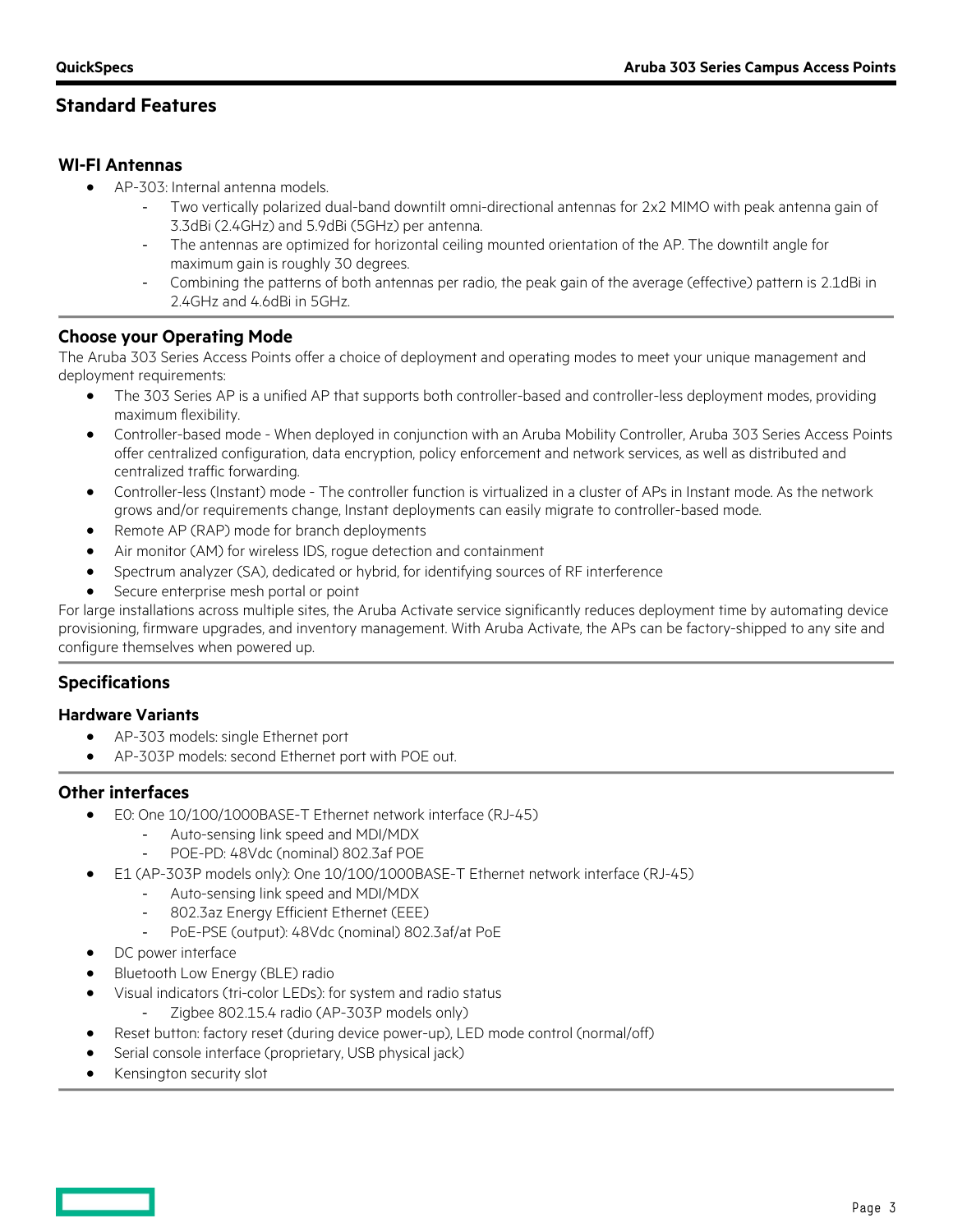## **WI-FI Radio Specifications**

- AP type: Indoor, dual radio, 5GHz 802.11ac 2x2 MIMO and 2.4GHz 802.11n 2x2 MIMO
- 5GHz (radio 0):
	- Two spatial stream Single User (SU) MIMO for up to 867Mbps wireless data rate to individual 2SS VHT80 client devices
	- Two spatial stream Multi User (MU) MIMO for up to 867Mbps wireless data rate to two 1SS MU-MIMO capable client devices simultaneously
- $\bullet$  2.4GHz (radio 1):
	- Two spatial stream Single User (SU) MIMO for up to 300Mbps wireless data rate to individual 2SS HT40 client devices
- Support for up to 256 associated client devices per radio, and up to 16 BSSIDs per radio
- Supported frequency bands (country-specific restrictions apply):
	- 2.400 to 2.4835GHz
	- 5.150 to 5.250GHz
	- 5.250 to 5.350GHz
	- 5.470 to 5.725GHz
	- 5.725 to 5.850GHz
- Available channels: Dependent on configured regulatory domain
- Dynamic frequency selection (DFS) optimizes the use of available RF spectrum
- Supported radio technologies:
	- 802.11b: BPSK, QPSK, CCK
	- 802.11a/g/n/ac: BPSK, QPSK, 16-QAM, 64-QAM, 256-QAM
- Transmit power: Configurable in increments of 0.5dBm
- Maximum (aggregate, conducted total) transmit power (limited by local regulatory requirements):
	- 2.4GHz band: +21dBm (18dBm per chain)
		- 5GHz band: +21dBm (18dBm per chain) **Notes:** conducted transmit power levels exclude antenna gain. For total (EIRP) transmit power, add antenna

#### gain.

- Advanced Cellular Coexistence (ACC) minimizes the impact of interference from cellular networks
- Maximum ratio combining (MRC) for improved receiver performance
- Cyclic delay/shift diversity (CDD/CSD) for improved downlink RF performance
- Short guard interval for 20MHz, 40MHz and 80MHz channels
- Space-time block coding (STBC) for increased range and improved reception
- Low-density parity check (LDPC) for high-efficiency error correction and increased throughput
- Transmit beam-forming (TxBF) for increased signal reliability and range
- Supported data rates (Mbps):
	- 802.11b: 1, 2, 5.5, 11
	- 802.11a/g: 6, 9, 12, 18, 24, 36, 48, 54
	- 802.11n: 6.5 to 300 (MCS0 to MCS15)
	- $-$  802.11ac: 6.5 to 867 (MCS0 to MCS9, NSS = 1 to 2)
	- 802.11n high-throughput (HT) support: HT20/40
	- 802.11ac very high throughput (VHT) support: VHT20/40/80
	- 802.11n/ac packet aggregation: A-MPDU, A-MSDU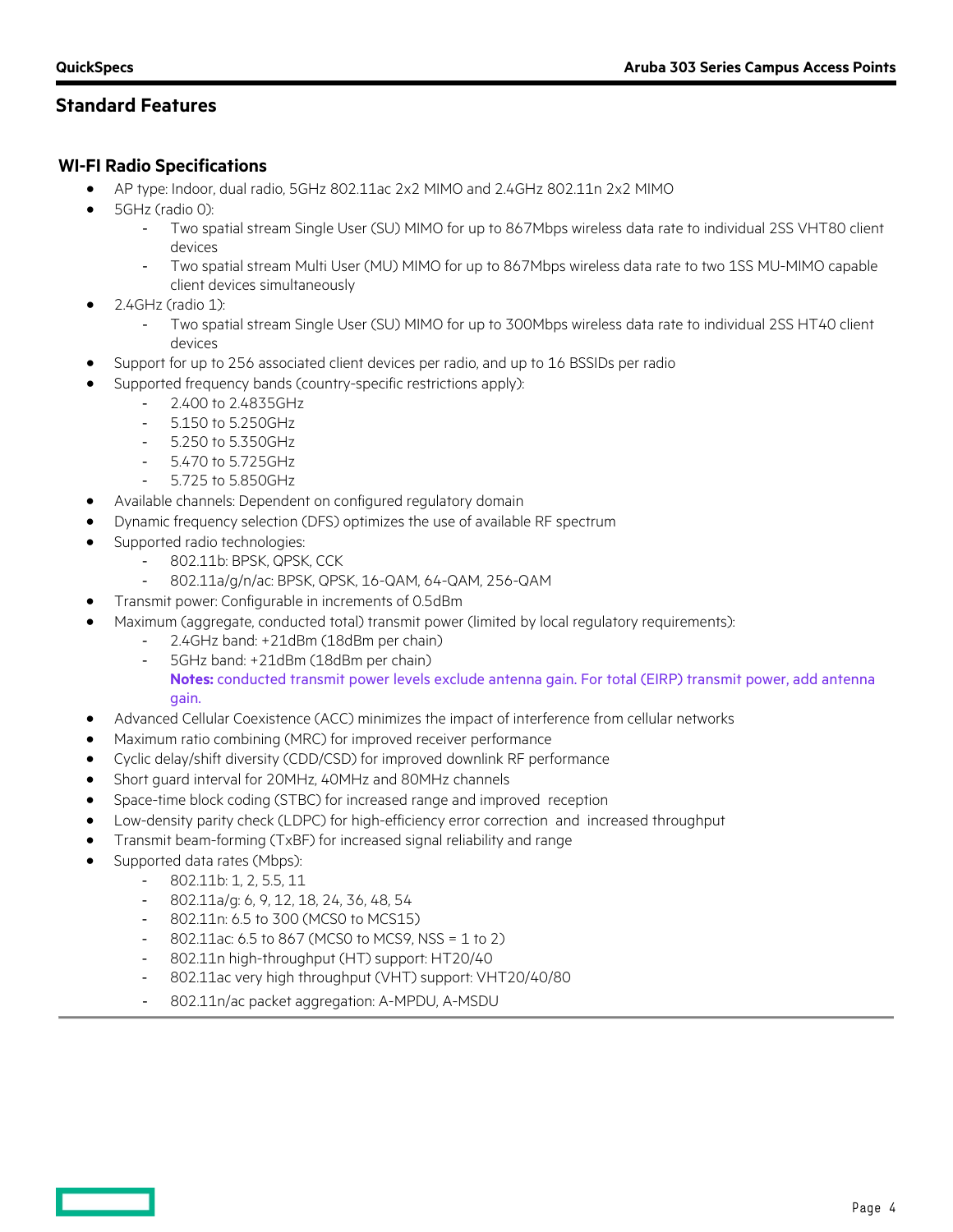## **Environmental**

- Operating:
	- Temperature:  $0^{\circ}$  C to  $+40^{\circ}$  C ( $+32^{\circ}$  F to  $+104^{\circ}$  F)
	- Humidity: 5% to 93% non-condensing
- Storage and transportation:
	- Temperature: -40° C to +70° C (-40° F to +158° F)

### **Power Sources and Consumption**

- The AP supports direct DC power and Power over Ethernet (POE)
- When both power sources are available, DC power takes priority over POE
- Power sources are sold separately

### **AP-303 Models:**

- Direct DC source: 12Vdc nominal, +/- 5%
- DC power interface accepts 2.1/5.5-mm center-positive circular plug with 9.5-mm length
- Power over Ethernet (PoE): 48Vdc (nominal) 802.3af compliant source
- Maximum (worst-case) power consumption: 10.1W (PoE) or 8.8W (DC)
- Maximum (worst-case) power consumption in idle mode: 4.2W (PoE) or 4.0W (DC)

## **AP-303P Models:**

- Direct DC source: 48Vdc nominal, +/- 5%
- DC power interface accepts 1.35/3.5-mm center-positive circular plug with 9.5-mm length
- Power over Ethernet (PoE-PD) on E0: 48Vdc (nominal) 802.3af/at/bt compliant source
- PoE-PSE function on E1 disabled when powered by 802.3af PoE
- Maximum (worst-case) power consumption: 11.3 (PoE) or 11.5 (DC)
- Maximum (worst-case) power consumption in idle mode: 6.8 (PoE) or 7.0 (DC)
- Power consumption numbers exclude power to support PoE-PSE function on E1

## **Mounting**

- The AP ships with a (black) mount clips to attach to a 9/16-inch or 15/16-inch flat T-bar drop-tile ceiling.
- Several optional mount kits are available to attach the AP to a variety of surfaces; see the Ordering Information section below for details

## **Mechanical**

- Dimensions and weight (unit, excluding mount accessories):
	- 150mm (W) x 150mm (D) x 35mm (H) or 5.9" (W) x 5.9" (D) x 1.4" (H)
	- AP-303 models: 260g or 9.2oz
	- AP-303P models: 280g or 9.9oz
- Dimensions and weight (shipping):
	- 190mm (W) x 180mm (D) x 60mm (H) or 7.4" (W) x 7.0" (D) x 2.4" (H)
	- AP-303 models: 410g or 14.5oz
	- AP-303P models: 430g or 15.2oz

#### **Reliability**

- AP-303 models MTBF: 795khrs (91yrs) at +25C operating temperature
- AP-303P models MTBF: 518khrs (59yrs) at +25C operating temperature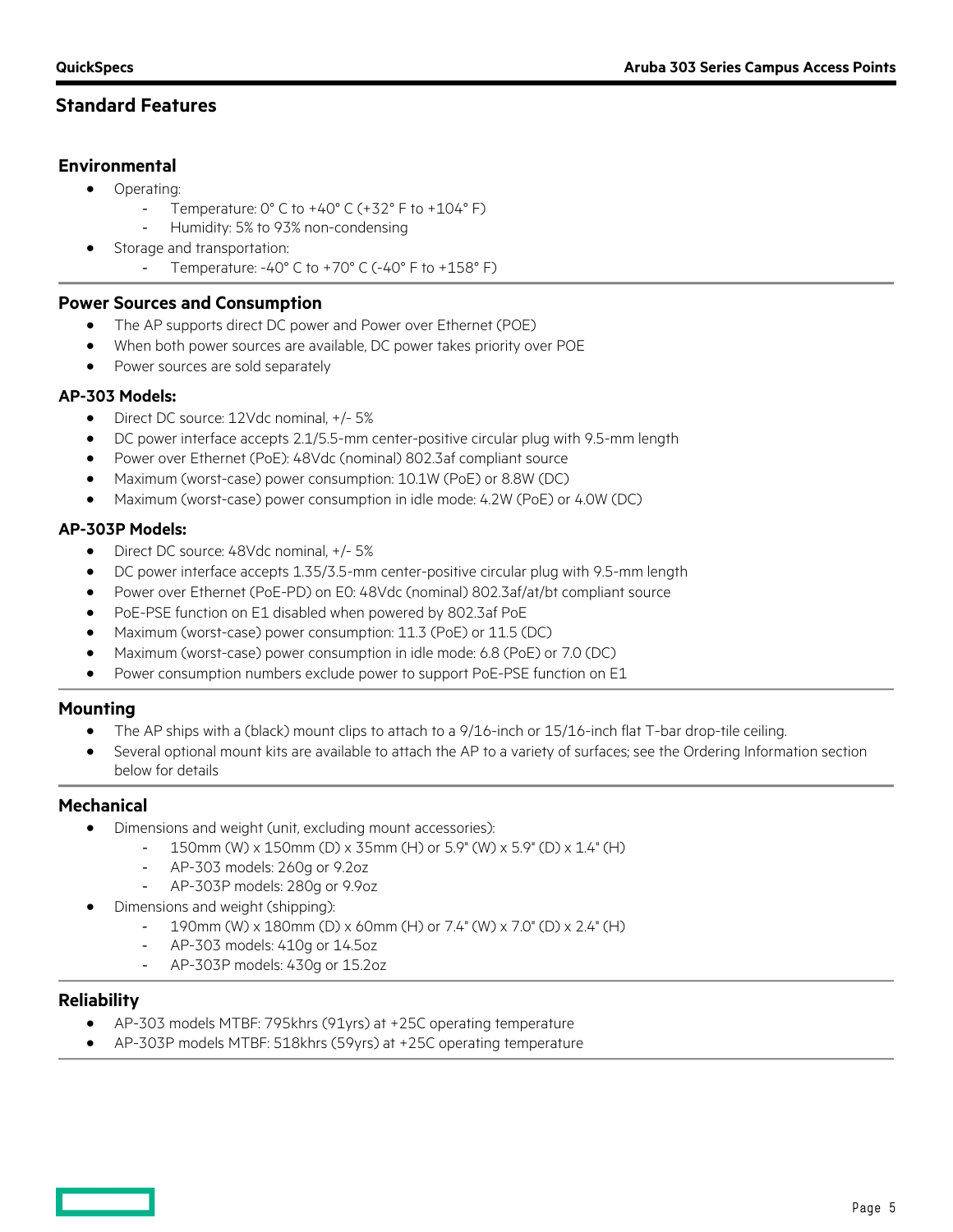#### **Regulatory**

- FCC/ISED
- CE Marked
- RED Directive 2014/53/EU
- EMC Directive 2014/30/EU
- Low Voltage Directive 2014/35/EU
- UL/IEC/EN 60950
- EN 60601-1-1 and EN 60601-1-2

#### **Regulatory Model Numbers**

- AP-303: APIN0303
- AP-303P: APINP303

### **Certifications**

- CB Scheme Safety, cTUVus
- UL2043 plenum rating
- Wi-Fi Alliance (WFA) certified 802.11a/b/g/n/ac
- Wi-Fi Alliance certified (WFA) 802.11ac with Wave 2 features

#### **Warranty**

• **[Aruba limited lifetime warranty](http://www.arubanetworks.com/support-services/product-warranties/)**

### **Minimum Software Versions**

- AP-303 models: ArubaOS and Aruba InstantOS 8.3.0.0
- AP-303P models: ArubaOS and Aruba InstantOS 8.4.0.0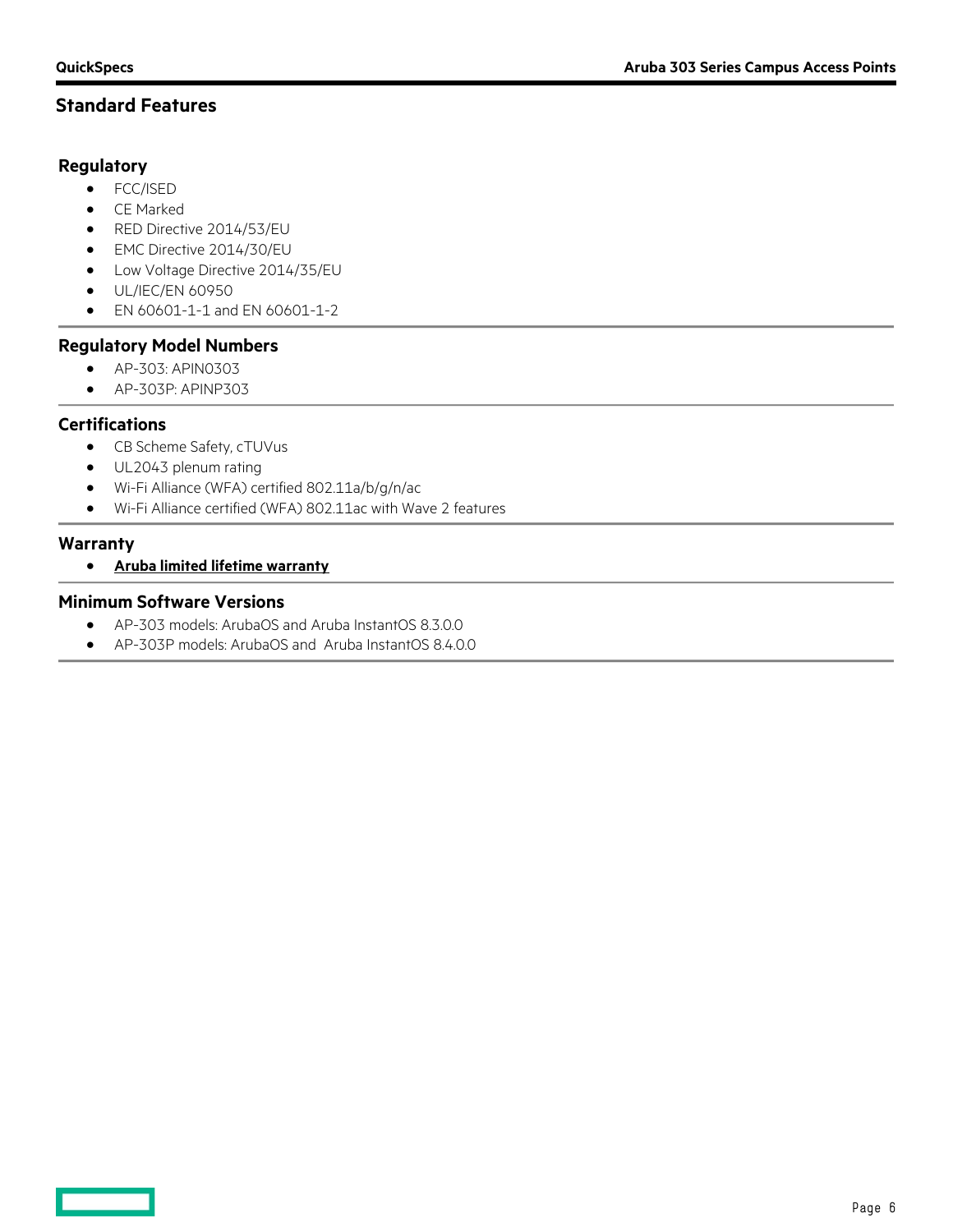# **Configuration Information**

**Build To Order:** BTO is a standalone unit with no integration. BTO products ship standalone are not part of a CTO or Rack-Shippable solution.

Highest performance 802.11ax Enterprise Access Points for Extremely High-density Campus deployments

|                                                                                                                                            | <b>Step 1: Select AP Model</b>                                                                                                                                                                         |                                |  |
|--------------------------------------------------------------------------------------------------------------------------------------------|--------------------------------------------------------------------------------------------------------------------------------------------------------------------------------------------------------|--------------------------------|--|
|                                                                                                                                            | <b>Remarks Description</b>                                                                                                                                                                             | <b>SKU</b>                     |  |
|                                                                                                                                            | <b>303 Unified Access Points</b>                                                                                                                                                                       |                                |  |
| <b>Notes:</b>                                                                                                                              | Add POE or DC power source                                                                                                                                                                             |                                |  |
|                                                                                                                                            | Aruba AP-303 (EG) Dual 2x2:2 MU-MIMO Radio Internal Antennas Unified Campus AP                                                                                                                         | <b>JZ317A</b>                  |  |
|                                                                                                                                            | Aruba AP-303 (IL) Dual 2x2:2 MU-MIMO Radio Internal Antennas Unified Campus AP                                                                                                                         | <b>JZ318A</b>                  |  |
|                                                                                                                                            | Aruba AP-303 (JP) Dual 2x2:2 MU-MIMO Radio Internal Antennas Unified Campus AP                                                                                                                         | <b>JZ319A</b>                  |  |
|                                                                                                                                            | Aruba AP-303 (RW) Dual 2x2:2 MU-MIMO Radio Internal Antennas Unified Campus AP                                                                                                                         | <b>JZ320A</b>                  |  |
|                                                                                                                                            | Aruba AP-303 (US) Dual 2x2:2 MU-MIMO Radio Internal Antennas Unified Campus AP                                                                                                                         | JZ321A                         |  |
|                                                                                                                                            | <b>303P Unified Access Points</b>                                                                                                                                                                      |                                |  |
| <b>Notes:</b>                                                                                                                              | Add POE or DC power source<br>Aruba AP-303P (EG) Dual 2x2:2 MU-MIMO Radio Internal Antennas Unified Campus AP Dual Ethernet                                                                            | ROG65A                         |  |
|                                                                                                                                            | Aruba AP-303P (IL) Dual 2x2:2 MU-MIMO Radio Internal Antennas Unified Campus AP Dual Ethernet                                                                                                          | R0G66A                         |  |
|                                                                                                                                            | Aruba AP-303P (JP) Dual 2x2:2 MU-MIMO Radio Internal Antennas Unified Campus AP Dual Ethernet                                                                                                          | ROG67A                         |  |
|                                                                                                                                            | Aruba AP-303P (RW) Dual 2x2:2 MU-MIMO Radio Internal Antennas Unified Campus AP Dual Ethernet                                                                                                          | ROG68A                         |  |
|                                                                                                                                            | Aruba AP-303P (US) Dual 2x2:2 MU-MIMO Radio Internal Antennas Unified Campus AP Dual Ethernet                                                                                                          | ROG69A                         |  |
| 303 Central Managed Unified Access Points<br>Aruba CM AP-303 (RW) Dual 2x2:2 MU-MIMO Radio Internal Antennas Unified Campus AP<br>JZ320ACM |                                                                                                                                                                                                        |                                |  |
|                                                                                                                                            |                                                                                                                                                                                                        |                                |  |
|                                                                                                                                            | <b>303P TAA Unified Access Points</b>                                                                                                                                                                  |                                |  |
|                                                                                                                                            | Aruba AP-303P (EG) TAA Dual 2x2:2 MU-MIMO Radio Internal Antennas Unified Campus AP Dual Ethernet                                                                                                      | <b>R2H41A</b>                  |  |
|                                                                                                                                            | Aruba AP-303P (IL) TAA Dual 2x2:2 MU-MIMO Radio Internal Antennas Unified Campus AP Dual Ethernet<br>Aruba AP-303P (JP) TAA Dual 2x2:2 MU-MIMO Radio Internal Antennas Unified Campus AP Dual Ethernet | <b>R2H42A</b><br><b>R2H43A</b> |  |
|                                                                                                                                            | Aruba AP-303P (RW) TAA Dual 2x2:2 MU-MIMO Radio Internal Antennas Unified Campus AP Dual Ethernet                                                                                                      | <b>R2H44A</b>                  |  |
|                                                                                                                                            | Aruba AP-303P (US) TAA Dual 2x2:2 MU-MIMO Radio Internal Antennas Unified Campus AP Dual Ethernet                                                                                                      | <b>R2H45A</b>                  |  |
| <b>Notes:</b>                                                                                                                              | OCA Only Model Selection Form - HPE Offering > Aruba > Access Points - Indoor:                                                                                                                         |                                |  |
|                                                                                                                                            | <b>303 Series Campus Access Points</b>                                                                                                                                                                 |                                |  |
|                                                                                                                                            | For all 303 AP: Bypass Country Holds when either of the following CID/GDUN numbers are present<br>on the order:                                                                                        |                                |  |
|                                                                                                                                            | <b>OEM Customer: AGFA</b><br>$\circ$                                                                                                                                                                   |                                |  |
|                                                                                                                                            | CID: 830094828<br>$\bullet$                                                                                                                                                                            |                                |  |
|                                                                                                                                            | GDUN: 370006876 (AGFA is buying direct)<br>$\bullet$                                                                                                                                                   |                                |  |
|                                                                                                                                            | <b>OEM Customer: Technix SPA</b><br>$\Omega$                                                                                                                                                           |                                |  |
|                                                                                                                                            | CID: 533787427                                                                                                                                                                                         |                                |  |
|                                                                                                                                            | GDUN: 437977127 (Technix is buying indirect)                                                                                                                                                           |                                |  |
|                                                                                                                                            | <b>OEM Customer: Insight</b><br>$\circ$                                                                                                                                                                |                                |  |
|                                                                                                                                            | CID: 830154540                                                                                                                                                                                         |                                |  |
|                                                                                                                                            |                                                                                                                                                                                                        |                                |  |

- GDUN: 876383589
- as partner GDUN: 052311607
- o OEM Customer: Tech Data Germany
	- CID: 830147242
	- GDUN: 117610784

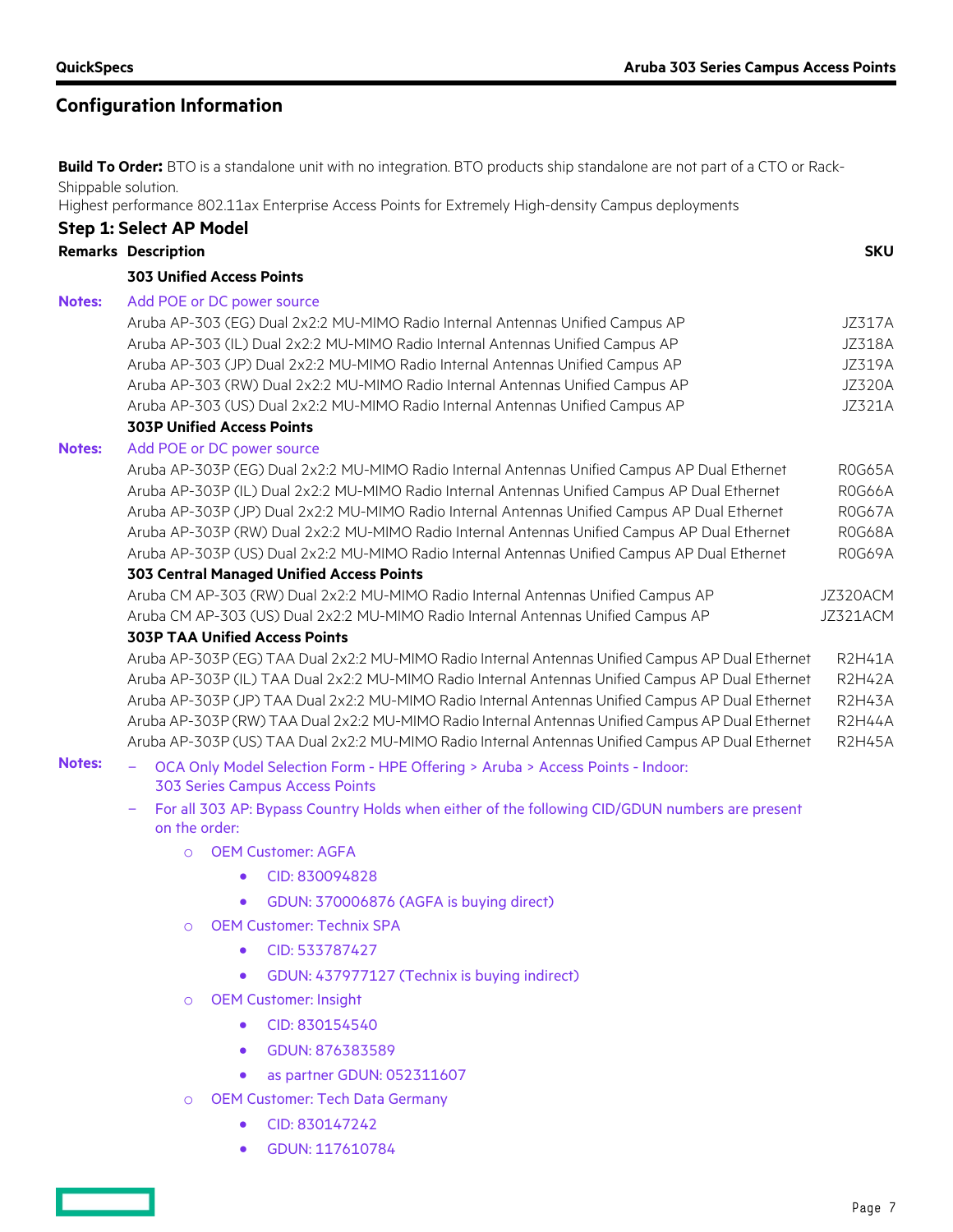$\equiv$   $\equiv$ 

|               | <b>OEM Customer: Siemens</b><br>$\circ$                                                          |               |
|---------------|--------------------------------------------------------------------------------------------------|---------------|
|               | GDUN: 316067164 (Siemens is buying indirect)                                                     |               |
|               | <b>Step 2: Add powering accessories (optional)</b>                                               |               |
|               | For 303, 303P, 303P TAA Std (Min 0 // max 1) User Selection (min 0 // max 1)                     |               |
|               | <b>Remarks Description</b>                                                                       | <b>SKU</b>    |
|               | <b>Compatible with the AP-303 models</b>                                                         |               |
| <b>Notes:</b> | Add AC power cord                                                                                |               |
|               | AP-POE-AFGE 1-Port GbE 802.3af 15.4W midspan injector                                            | R6P68A        |
|               | Aruba PD-3510G-AC 15.4W 802.3af PoE 10/100/1000Base-T Ethernet Midspan Injector                  | <b>JW627A</b> |
|               | AP-AC-12V30B 12V/30W AC/DC Desktop Style 2.1/5.5/9.5mm Circular 90 Deg Plug DoE Level VI Adapter | JX990A        |
|               | AP-AC2-12B 12V/48W AC/DC desktop style power adapter with 2.1/5.5mm connector                    | R3K00A        |
|               | <b>Compatible with the AP-303P models</b>                                                        |               |
| <b>Notes:</b> | Add AC power cord                                                                                |               |
|               | Aruba PD-3510G-AC 15.4W 802.3af PoE 10/100/1000Base-T Ethernet Midspan Injector                  | <b>JW627A</b> |
| <b>Notes:</b> | Use of this injector disables POE-PSE capability of AP-303P                                      |               |
|               | AP-POE-ATSR 1-Port Smart Rate 802.3at 30W midspan injector                                       | R6P67A        |
|               | AP-AC2-48C 48V/50W AC/DC desktop style power adapter with 1.35/3.5mm connector                   | R3K01A        |
|               | <b>Compatible with the AP-303C models</b>                                                        |               |
|               | Aruba CM AP-AC-12V30B 12V/30W AC/DC desktop style power adapter with type B connector            | JX990ACM      |
|               | Aruba CM AP-AC2-12B 12V/48W AC/DC desktop style power adapter with 2.1/5.5mm connector           | R3K00ACM      |
|               | Add 3-prong AC power cord for injector or AC adapter:                                            |               |
|               | PC-AC-ARG AC power cord 250V/10A 1.8m C13 to IRAM 2073                                           | <b>JW113A</b> |
|               | PC-AC-AUS AC power cord 250V/10A 1.8m C13 to AS3112                                              | <b>JW114A</b> |
|               | PC-AC-BR AC power cord 250V/10A 1.8m C13 to NBR 14136                                            | <b>JW115A</b> |
|               | PC-AC-CHN AC power cord 250V/10A 1.8m C13 to GB2099                                              | <b>JW116A</b> |
|               | PC-AC-DEN AC power cord 250V/10A 1.8m C13 to AFSNIT 107-2-D1                                     | <b>JW117A</b> |
|               | PC-AC-EC AC power cord 250V/10A 1.8m C13 to CEE7/7                                               | <b>JW118A</b> |
|               | PC-AC-IN AC power cord 250V/6A 1.8m C13 to IS1293                                                | <b>JW119A</b> |
|               | PC-AC-IL AC power cord 250V/10A 1.8m C13 to SI32                                                 | <b>JW120A</b> |
|               | PC-AC-IT AC power cord 250V/10A 1.8m C13 to CEI 23-50                                            | <b>JW121A</b> |
|               | PC-AC-JPN AC power cord 125V/12A 1.8m C13 to JISC 8303                                           | <b>JW122A</b> |
|               | PC-AC-KOR AC power cord 250V/7A 1.8m C13 to KSC 8305                                             | <b>JW123A</b> |
|               | PC-AC-NA AC power cord 125V/10A 1.8m C13 to NEMA 5-15P                                           | <b>JW124A</b> |
|               | PC-AC-SWI AC power cord 220V/10A 1.8m C13 to SEV 1011                                            | <b>JW125A</b> |
|               | PC-AC-TW AC power cord 125V/7A 1.8m C13 to CNS 10917                                             | <b>JW126A</b> |
|               | PC-AC-UK AC power cord 250V/10A 1.8m C13 to BS1363                                               | <b>JW127A</b> |
|               | PC-AC-ZA AC power cord 250V/10A 1.8m C13 to SANS 164-1                                           | <b>JW128A</b> |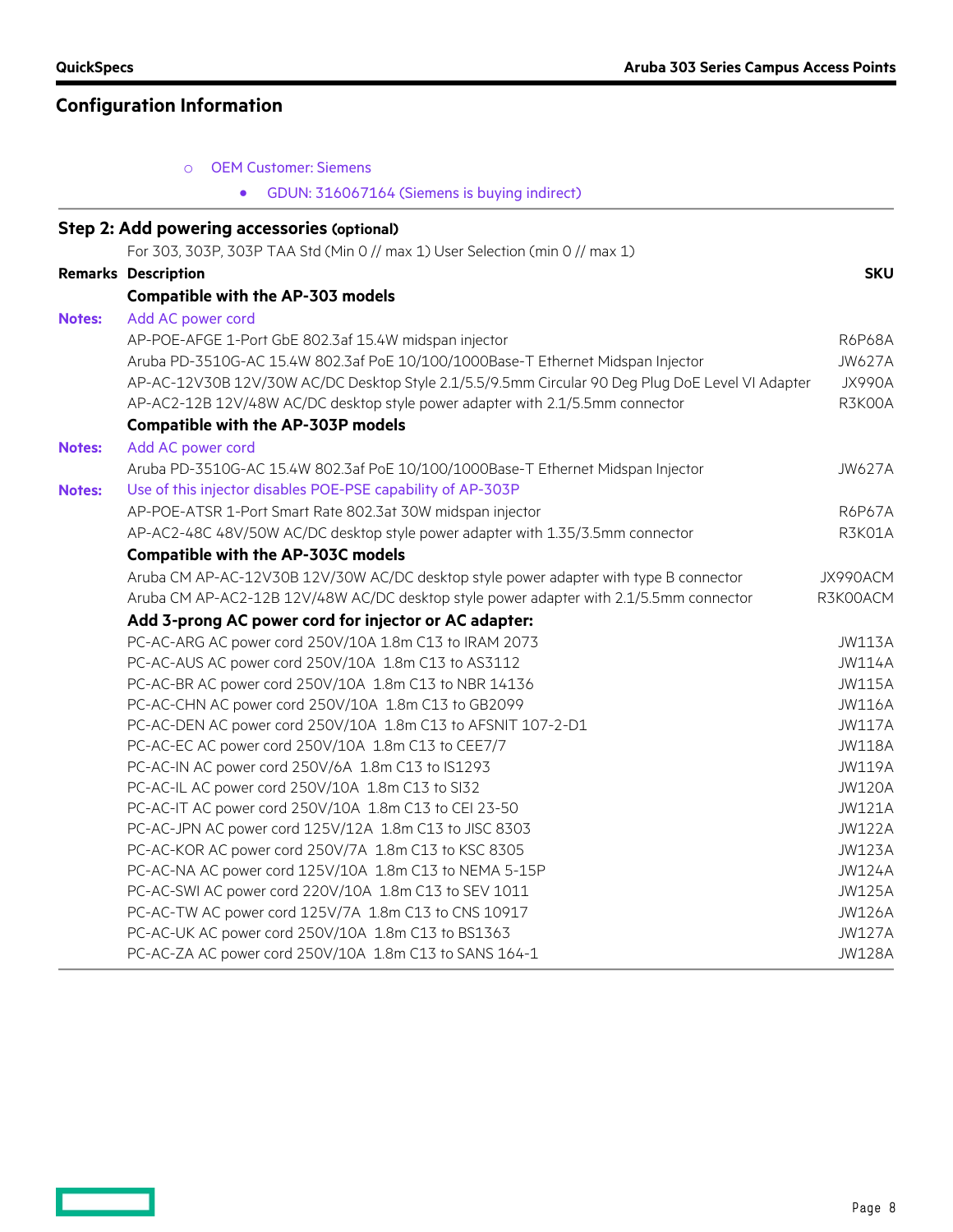**Contract** 

|               | Step 3: Add mount accessories (optional)                                                                                                                                                                                                                                                                                                                                                                                                                                                                                                                                                                                                                                                                                                                                                                                                                                                                                                                                                                                                    |                                                                                                                                    |
|---------------|---------------------------------------------------------------------------------------------------------------------------------------------------------------------------------------------------------------------------------------------------------------------------------------------------------------------------------------------------------------------------------------------------------------------------------------------------------------------------------------------------------------------------------------------------------------------------------------------------------------------------------------------------------------------------------------------------------------------------------------------------------------------------------------------------------------------------------------------------------------------------------------------------------------------------------------------------------------------------------------------------------------------------------------------|------------------------------------------------------------------------------------------------------------------------------------|
|               | Compatible with the AP-303 and 303P models<br>AP-220-MNT-C2 2x Ceiling Grid Rail Adapter for Interlude and Silhouette Mt Kit<br>AP-MNT-CM1 Industrial Grade Indoor Access Point Metal Suspended Ceiling Rail Mount Kit<br>AP-220-MNT-W1 Flat Surface Wall/Ceiling Black AP Basic Flat Surface Mount Kit<br>AP-220-MNT-W1W Flat Surface Wall/Ceiling White AP Basic Flat Surface Mount Kit<br>AP-200-MNT-W3 White Low Profile Box Style Secure Small Indoor AP Flat Surface Mount Kit<br>AP-MNT-W4 White Low Profile Basic AP Flat Surface Mount Kit<br><b>Compatible with the AP-303C models</b><br>Aruba CM AP-220-MNT-C2 2x Ceiling Grid Rail Adapter for Interlude and Silhouette Mt Kit<br>Aruba CM AP-MNT-CM1 Metal Suspended Ceiling Rail Mount Kit<br>Aruba CM AP-220-MNT-W1 Flat Surface Wall/Ceiling Black AP Basic Flat Surface Mount Kit<br>Aruba CM AP-220-MNT-W1W Flat Surface Wall/Ceiling White AP Basic Flat Surface Mount Kit<br>Aruba CM AP-200-MNT-W3 White Low Profile Box Style Secure Small AP Flat Surface Mount Kit | JW045A<br><b>JX961A</b><br>JW046A<br>JW047A<br><b>JY705A</b><br>Q9U25A<br>JW045ACM<br>JX961ACM<br>JW046ACM<br>JW047ACM<br>JY705ACM |
| <b>Notes:</b> | Aruba CM AP-MNT-W4 White Low Profile Basic AP Flat Surface Mount Kit<br>303 AP Unit ships with basic suspended ceiling rail clips (JW044A)                                                                                                                                                                                                                                                                                                                                                                                                                                                                                                                                                                                                                                                                                                                                                                                                                                                                                                  | Q9U25ACM                                                                                                                           |
| <b>Notes:</b> | Step 4: Add cosmetic snap-on cover (optional)<br>Compatible with the AP-303 and 303P models<br>AP-303-CVR-20 20-pack for AP-303 with Holes for LED Indicators White Non-glossy Snap-on Covers<br><b>Compatible with the AP-303C models</b><br>Aruba CM AP-303-CVR-20 20-pk White Non-glossy Snap-on Covers<br>One kit per 20 access points                                                                                                                                                                                                                                                                                                                                                                                                                                                                                                                                                                                                                                                                                                  | <b>JZ327A</b><br>JZ327ACM                                                                                                          |
| <b>Notes:</b> | Step 5: Add other accessories (optional)<br>Compatible with the AP-303 and 303P models<br>AP-MOD-SERU Micro-USB TTL3.3V to RJ45 RS232 AP Console Adapter Module<br>AP-CBL-SERU Micro-USB TTL3.3V to USB2.0 AP Console Adapter Cable<br><b>Compatible with the AP-303C models</b><br>Aruba CM AP-CBL-SERU AP console adapter cable for custom micro-USB console port<br>Adapter cable for custom micro-USB AP console interface. Software driver is available on the HPE Aruba                                                                                                                                                                                                                                                                                                                                                                                                                                                                                                                                                               | R6Q99A<br><b>JY728A</b><br>JY728ACM                                                                                                |
|               | Support website<br>Step 6: Add spare parts (optional)<br>Compatible with 303, 303P and 303P TAA models<br>AP-220-MNT-C1 2x Ceiling Grid Rail Adapter for Basic Flat Rails Mount Kit<br><b>Compatible with the AP-303C models</b><br>Aruba CM AP-220-MNT-C1 2x Ceiling Grid Rail Adapter for Basic Flat Rails Mount Kit                                                                                                                                                                                                                                                                                                                                                                                                                                                                                                                                                                                                                                                                                                                      | JW044A<br>JW044ACM                                                                                                                 |
|               | <b>Step 7: Add Software (optional)</b><br><b>Remarks Description</b>                                                                                                                                                                                                                                                                                                                                                                                                                                                                                                                                                                                                                                                                                                                                                                                                                                                                                                                                                                        | <b>SKU</b>                                                                                                                         |

| Aruba Central AP Foundation 1 year Subscription E-STU  | Q9Y58AAE |
|--------------------------------------------------------|----------|
| Aruba Central AP Foundation 3 year Subscription E-STU  | Q9Y59AAE |
| Aruba Central AP Foundation 5 year Subscription E-STU  | Q9Y60AAE |
| Aruba Central AP Foundation 7 year Subscription E-STU  | Q9Y61AAE |
| Aruba Central AP Foundation 10 year Subscription E-STU | Q9Y62AAE |
| Aruba Central AP Advanced 1yr Subscription E-STU       | Q9Y63AAE |
| Aruba Central AP Advanced 3yr Subscription E-STU       | Q9Y64AAE |
|                                                        |          |

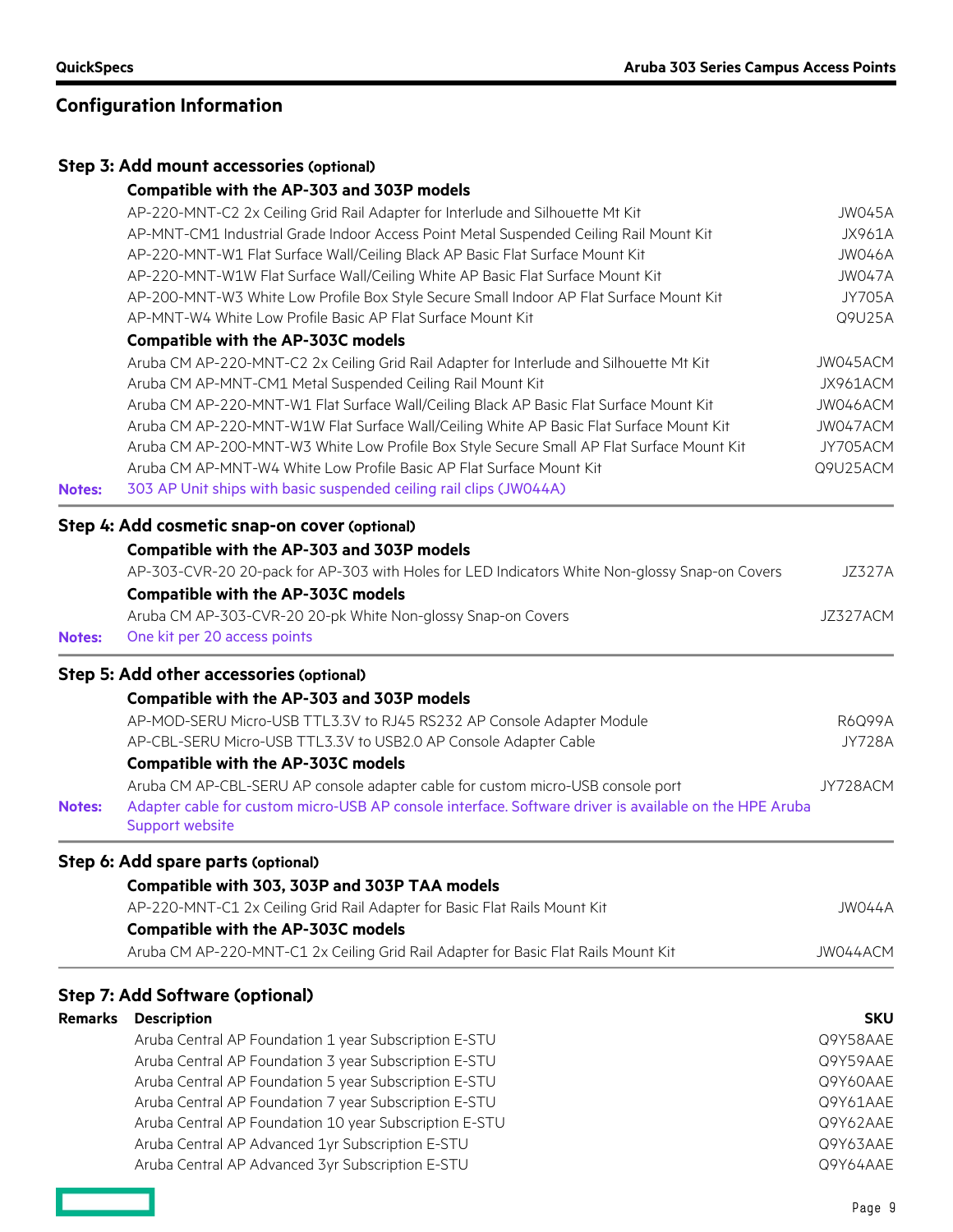$\qquad \qquad =$ 

# **Configuration Information**

|               | Aruba Central AP Advanced 5yr Subscription E-STU                   | Q9Y65AAE |
|---------------|--------------------------------------------------------------------|----------|
|               | Aruba Central AP Advanced 7yr Subscription E-STU                   | Q9Y66AAE |
|               | Aruba Central AP Advanced 10yr Subscription E-STU                  | Q9Y67AAE |
| <b>Notes:</b> | Add the Central Cloud Skus to the Aruba Catalog as Standalone:     |          |
|               | Aruba > Network Management > Central > Cloud Services              |          |
|               | Aruba Central On-Premises AP Foundation 1 year Subscription E-STU  | R6U63AAE |
|               | Aruba Central On-Premises AP Foundation 3 year Subscription E-STU  | R6U64AAE |
|               | Aruba Central On-Premises AP Foundation 5 year Subscription E-STU  | R6U65AAE |
|               | Aruba Central On-Premises AP Foundation 7 year Subscription E-STU  | R6U66AAE |
|               | Aruba Central On-Premises AP Foundation 10 year Subscription E-STU | R6U67AAE |
| <b>Notes:</b> | Add the Central On-Prem Skus to the Aruba Catalog as Standalone:   |          |
|               | Aruba > Network Management > Central > On-Prem Services            |          |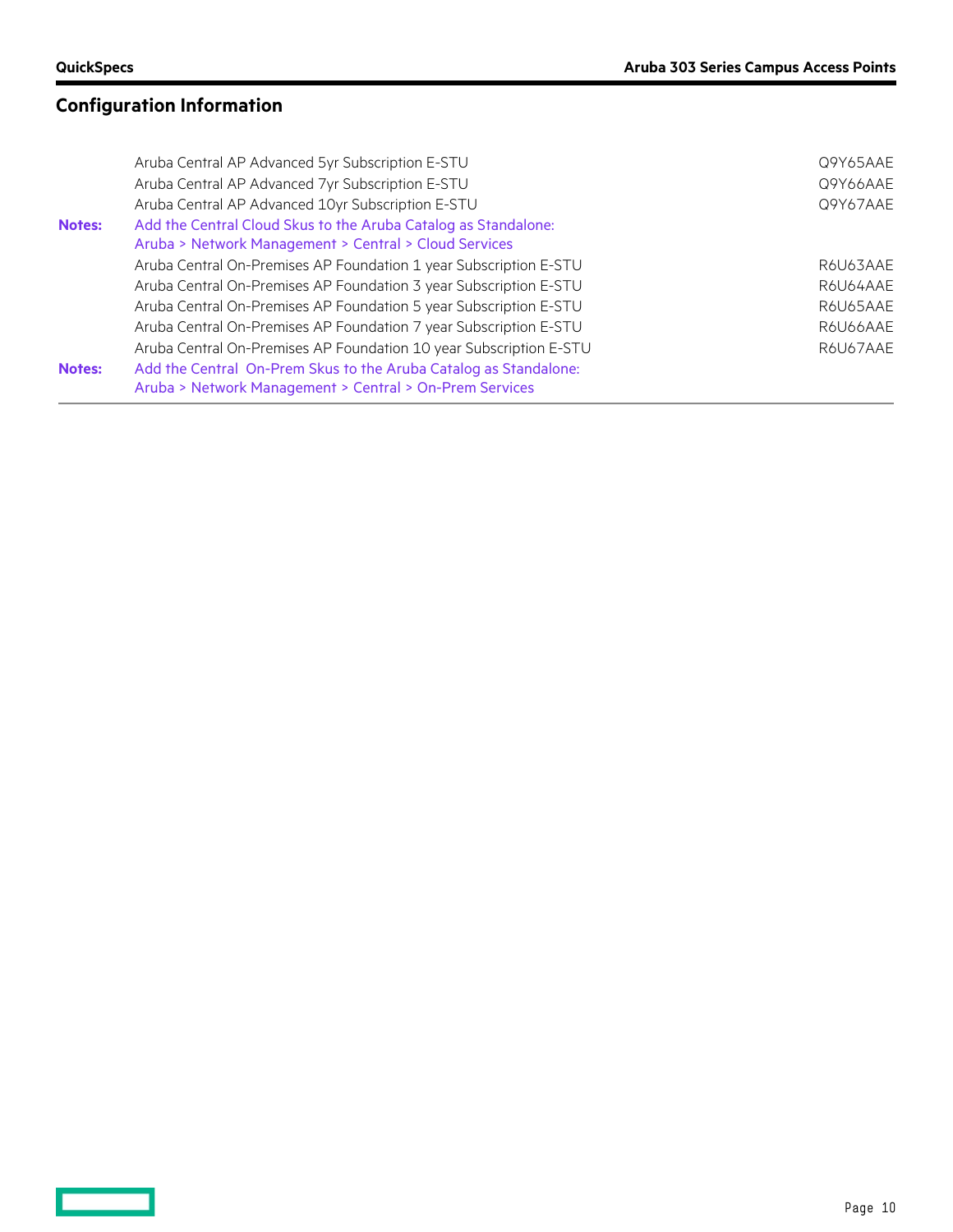**Contract Contract** 

# **Technical Specifications**

| <b>RF Performance Table</b> |                              |                                   |  |  |
|-----------------------------|------------------------------|-----------------------------------|--|--|
|                             | Maximum transmit power (dBm) | <b>Receiver sensitivity (dBm)</b> |  |  |
|                             | per transmit chain           | per receive chain                 |  |  |
| 802.11b 2.4GHz              |                              |                                   |  |  |
| 18.0<br>1Mbps               |                              | $-93.0$                           |  |  |
| 18.0<br>11Mbps              |                              | $-87.0$                           |  |  |
| 802.11g 2.4GHz              |                              |                                   |  |  |
| 6Mbps                       | 18.0                         | $-90.0$                           |  |  |
| 54Mbps                      | 16.0                         | $-73.0$                           |  |  |
| 802.11n HT20 2.4GHz         |                              |                                   |  |  |
| MCSO/8                      | 18.0                         | $-90.0$                           |  |  |
| MCS7/15                     | 14.0                         | $-71.0$                           |  |  |
| 802.11n HT40 2.4GHz         |                              |                                   |  |  |
| MCSO/8                      | 18.0                         | $-87.0$                           |  |  |
| MCS7/15                     | 14.0                         | $-68.0$                           |  |  |
| 802.11a 5GHz                |                              |                                   |  |  |
| 6Mbps                       | 18.0                         | $-90.0$                           |  |  |
| 54Mbps                      | 16.0                         | $-73.0$                           |  |  |
| 802.11n HT20 5GHz           |                              |                                   |  |  |
| MCSO/8                      | 18.0                         | $-90.0$                           |  |  |
| MCS7/15                     | 14.0                         | $-71.0$                           |  |  |
| 802.11n HT40 5GHz           |                              |                                   |  |  |
| MCSO/8                      | 18.0                         | $-87.0$                           |  |  |
| MCS7/15                     | 14.0                         | $-68.0$                           |  |  |
| 802.11ac VHT20 5GHz         |                              |                                   |  |  |
| MCS <sub>0</sub>            | 18.0                         | $-90.0$                           |  |  |
| MCS9                        | 12.0                         | $-67.0$                           |  |  |
| 802.11ac VHT40 5GHz         |                              |                                   |  |  |
| MCS <sub>0</sub><br>18.0    |                              | $-87.0$                           |  |  |
| MCS9                        | 12.0                         | $-62.0$                           |  |  |
| 802.11ac VHT80 5GHz         |                              |                                   |  |  |
| MCSO                        | 18.0                         | $-84.0$                           |  |  |
| MCS9<br>12.0                |                              | $-59.0$                           |  |  |

**Notes:** Table shows the maximum hardware capability of the AP (excluding antenna and MIMO/MRC gain). Actual maximum transmit power may be limited below these numbers to ensure compliance with local regulatory requirements.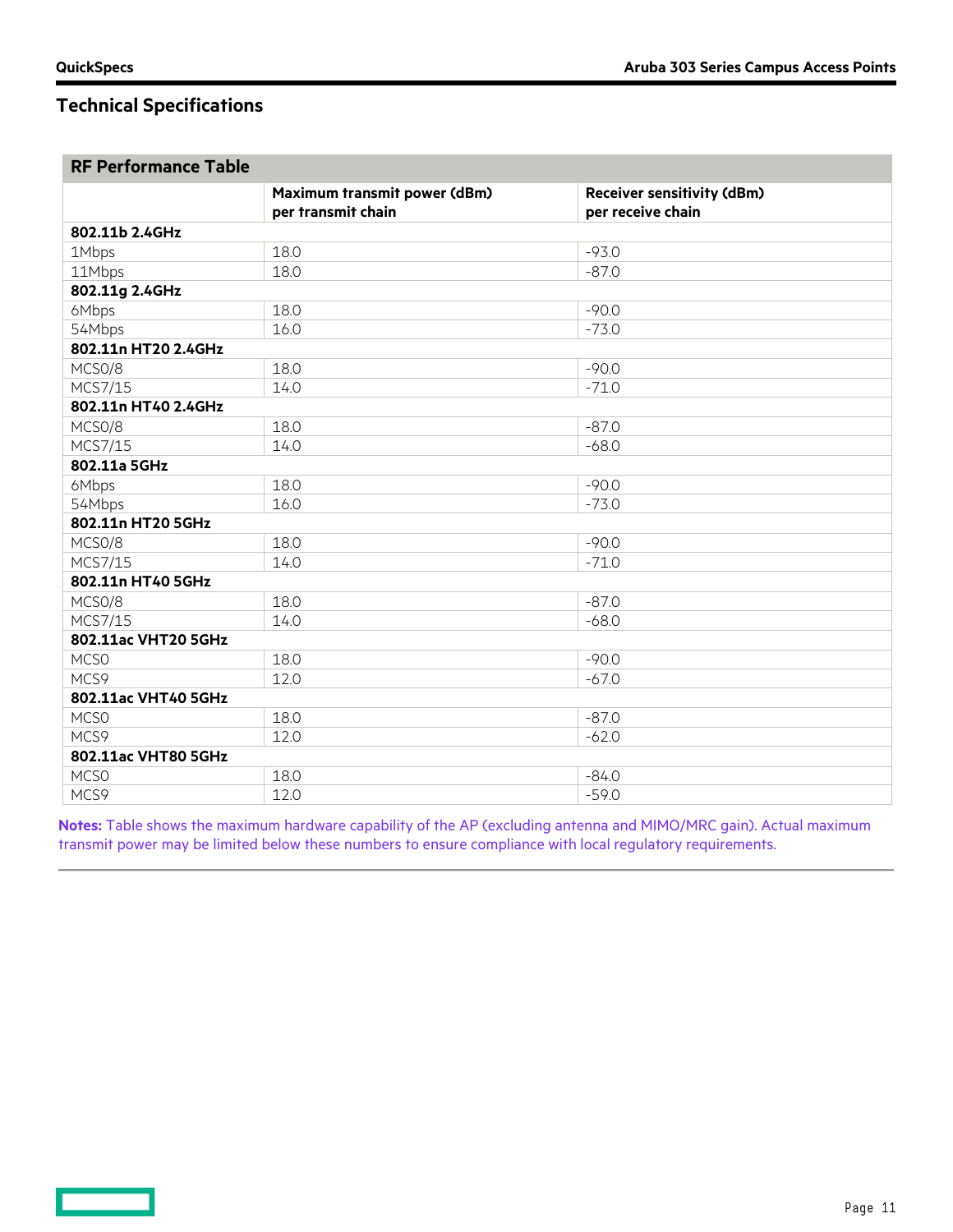$\equiv$   $\equiv$ 

# **Summary of Changes**

| <b>Date</b> | <b>Version History</b> | <b>Action</b> | <b>Description of Change</b>                                           |  |
|-------------|------------------------|---------------|------------------------------------------------------------------------|--|
| 07-Sep-2021 | Version 11             | Changed       | Configuration Information section was updated.                         |  |
| 15-Mar-2021 | Version 10             | Changed       | Central Software SKUs were added in Configuration Information section. |  |
| 08-Sep-2020 | Version 9              | Changed       | Configuration Information section was updated.                         |  |
|             |                        |               | Obsolete SKUs were removed.                                            |  |
| 04-May-2020 | Version 8              | Changed       | Configuration Information section was updated.                         |  |
| 09-Dec-2019 | Version 7              | Changed       | Overview and Standard Features sections were updated.                  |  |
| 04-Nov-2019 | Version 6              | Changed       | Configuration Information section was updated.                         |  |
|             |                        |               | New SKUS were added                                                    |  |
| 06-May-2019 | Version 5              | Changed       | Configuration Information section was updated.                         |  |
| 01-Oct-2018 | Version 4              | Added         | SKUs added: ROG65A, ROG66A, ROG67A, ROG68A, ROG69A                     |  |
| 07-May-2018 | Version 3              | Added         | SKU added: Q9U25A                                                      |  |
| 18-Dec-2017 | Version 2              | Changed       | Multiple changes made on Technical Specifications                      |  |
| 04-Dec-2017 | Version 1              | <b>New</b>    | New QuickSpecs                                                         |  |